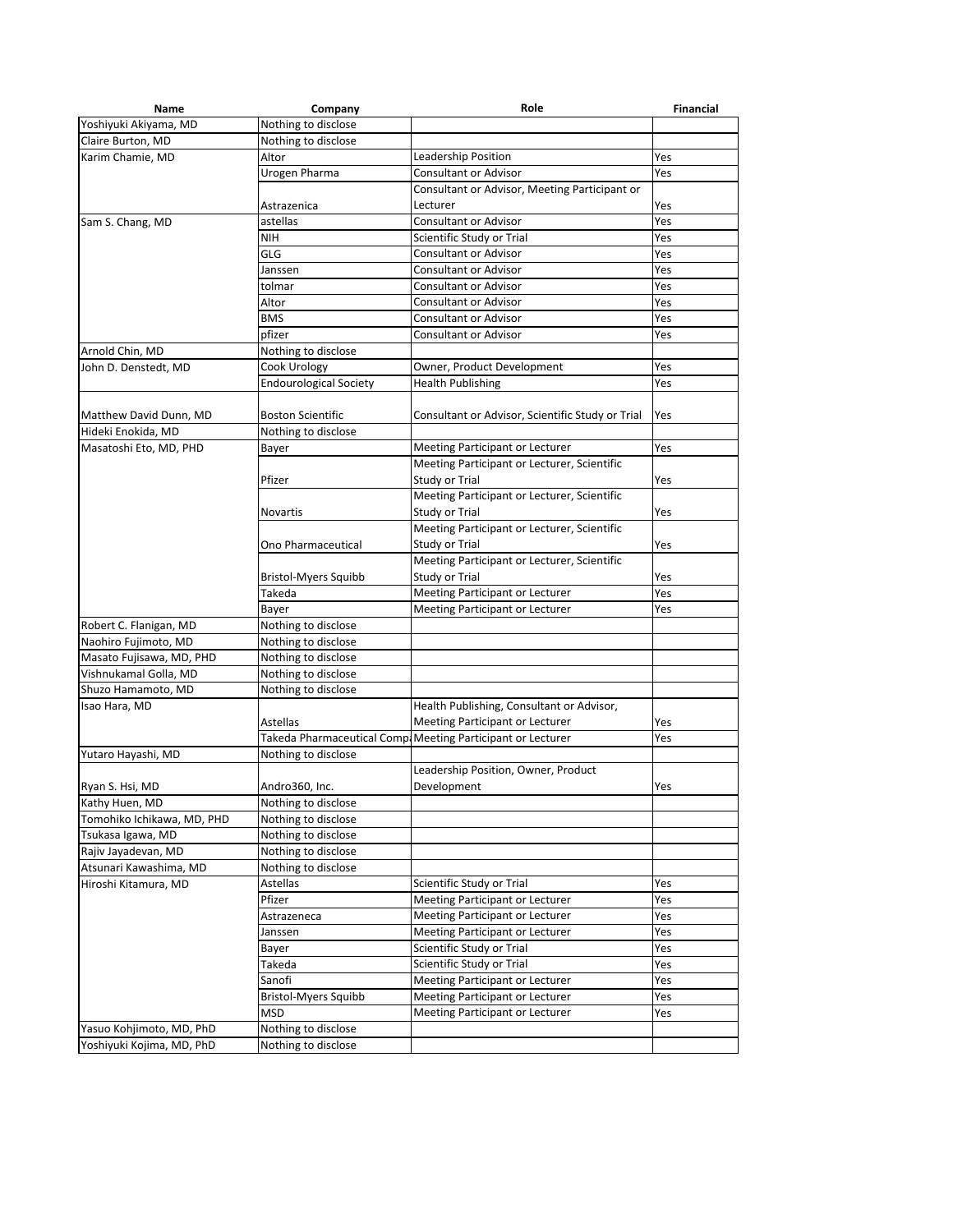| Tsunenori Kondo, MD                              | Pfizer                        | Meeting Participant or Lecturer                  | Yes |
|--------------------------------------------------|-------------------------------|--------------------------------------------------|-----|
|                                                  | Novartis                      | Meeting Participant or Lecturer                  | Yes |
|                                                  | Ono Pharmaceutical Co. Ltd.   | Meeting Participant or Lecturer                  | Yes |
|                                                  |                               | Health Publishing, Meeting Participant or        |     |
|                                                  | <b>Intuitive Surgical</b>     | Lecturer                                         | Yes |
| Daniel Wei Lin, MD                               | NIH/NCI                       | Scientific Study or Trial                        | Yes |
|                                                  | Department of Defense         | Scientific Study or Trial                        | Yes |
|                                                  | Genomic Health, Inc.          | Scientific Study or Trial                        | Yes |
|                                                  | Dendreon                      | <b>Consultant or Advisor</b>                     | Yes |
| Mark S. Litwin, MD, MPH                          | Nothing to disclose           |                                                  |     |
| William Thomas Lowrance, MD                      | <b>Myriad Genetics</b>        | Scientific Study or Trial                        | Yes |
|                                                  | Argos                         | Scientific Study or Trial                        | Yes |
|                                                  | Stream Dx                     | Investment Interest                              | Yes |
| Naoya Masumori, MD, PHD                          | Kyorin                        | Meeting Participant or Lecturer                  | Yes |
|                                                  | Asahi Kasei Pharma            | Meeting Participant or Lecturer                  | Yes |
|                                                  | Nippon Shinyaku               | Meeting Participant or Lecturer                  | Yes |
|                                                  | Takeda                        | Meeting Participant or Lecturer                  | Yes |
|                                                  | Jansen Pharma                 | Meeting Participant or Lecturer                  | Yes |
|                                                  | Kissei                        | Meeting Participant or Lecturer                  | Yes |
|                                                  | Vopal technology              | <b>Consultant or Advisor</b>                     | Yes |
| Hiromitsu Mimata, MD                             | Oita University               | Leadership Position                              | Yes |
| Masayuki Nakagawa, MD, PHD                       | KAGOSHIMA UNIVERSITY          | Employee                                         | Yes |
| Yukio Naya, MD, PHD                              | Nothing to disclose           |                                                  |     |
| Victor William Nitti, MD                         | <b>Serenity Pharmeuticals</b> | Investment Interest                              | Yes |
| Norio Nonomura, MD, PHD                          |                               | Meeting Participant or Lecturer, Scientific      |     |
|                                                  | Astellas Pharma Inc.          | Study or Trial                                   | Yes |
|                                                  |                               | Meeting Participant or Lecturer, Scientific      |     |
|                                                  | Novartis Pharma Inc.          | Study or Trial                                   | Yes |
| Robert Evan Reiter, MD                           |                               | Meeting Participant or Lecturer, Scientific      |     |
|                                                  | Pfeizer Pharma Inc.           | Study or Trial                                   | Yes |
|                                                  |                               | Meeting Participant or Lecturer, Scientific      |     |
|                                                  | Asahi Kasei Pharma.           | Study or Trial                                   | Yes |
|                                                  |                               | Meeting Participant or Lecturer, Scientific      |     |
|                                                  | AstraZeneka                   | Study or Trial                                   | Yes |
|                                                  |                               | Meeting Participant or Lecturer, Scientific      |     |
|                                                  | Takeda Pharmaceutical.        | Study or Trial                                   | Yes |
|                                                  | Nihon Shinyaku                | Meeting Participant or Lecturer                  | Yes |
|                                                  | Ishihara Sangyo Ltd.          | Scientific Study or Trial                        | Yes |
|                                                  |                               |                                                  |     |
|                                                  | Ono pharmacuticals            | Consultant or Advisor, Scientific Study or Trial | Yes |
|                                                  | ImaginAb Corporation          | Investment Interest                              | Yes |
|                                                  |                               | Consultant or Advisor, Meeting Participant or    |     |
|                                                  | Janssen                       | Lecturer                                         |     |
|                                                  | Genomic Health                |                                                  | Yes |
|                                                  |                               | Meeting Participant or Lecturer                  | Yes |
| Shinichi Sakamoto, MD<br>Brian Matthew Shuch, MD | Nothing to disclose           |                                                  |     |
|                                                  | Peloton                       | <b>Consultant or Advisor</b>                     | Yes |
|                                                  | Pfizer                        | Consultant or Advisor                            | Yes |
|                                                  | <b>BMS</b>                    | Consultant or Advisor                            | Yes |
| Jennifer Sandra Singer, MD                       | Nothing to disclose           |                                                  |     |
| Satoru Takahashi, MD, PhD                        | Astellas Phama                | Meeting Participant or Lecturer                  | Yes |
|                                                  | Pfizer Inc.                   | Meeting Participant or Lecturer                  | Yes |
|                                                  | Kyorin Pharma                 | Meeting Participant or Lecturer                  | Yes |